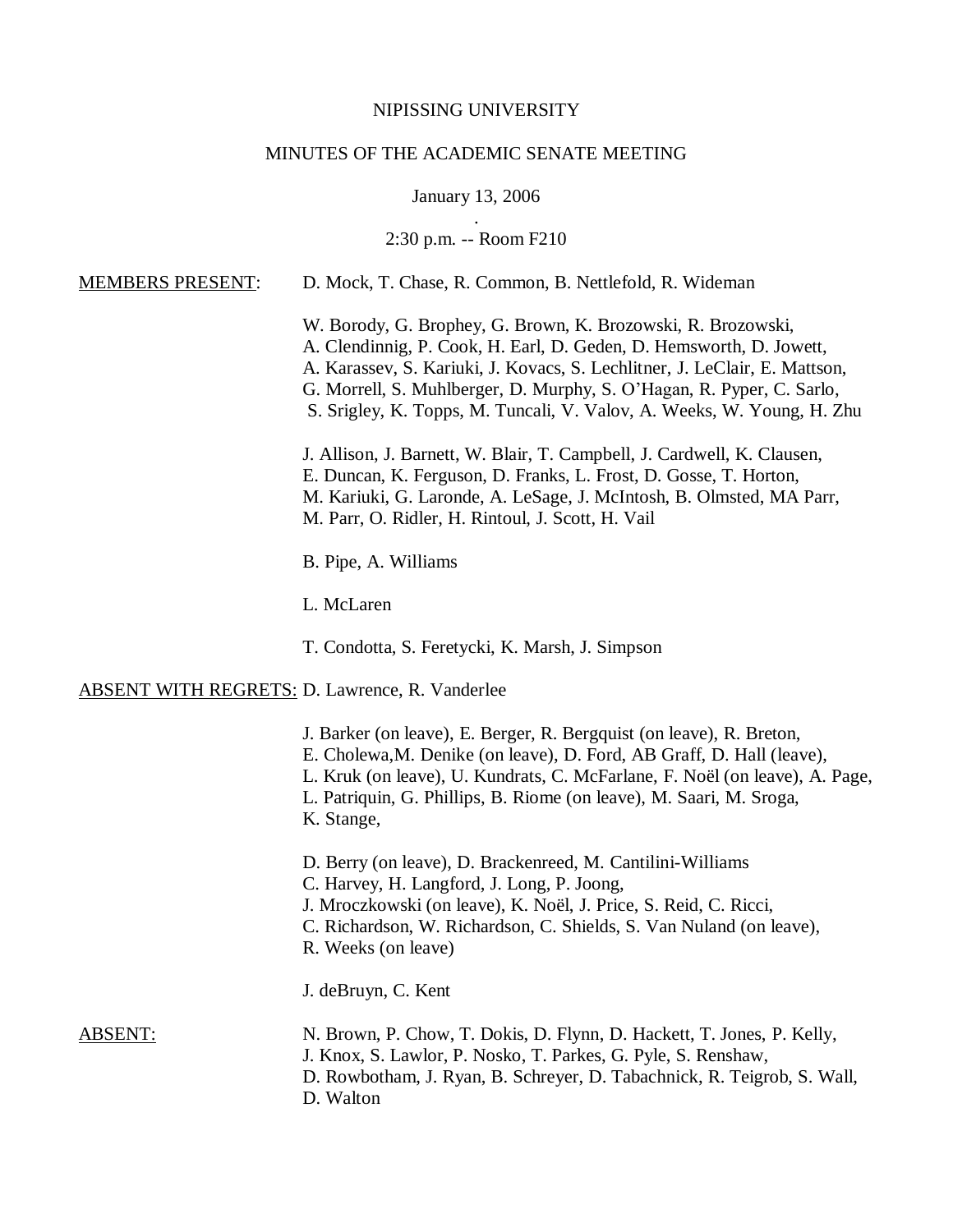|            | AM Aquino, D. Calverley, J. Corkett, R. Fix, L. Keuhl, K. Kirkwood,<br>R. Lynn, K. MacLeod, M. McCabe, B. McMahon, K. Quigg, T. Ryan,<br>G. Swanson, K. Waller  |  |  |
|------------|-----------------------------------------------------------------------------------------------------------------------------------------------------------------|--|--|
|            | M. Cooper                                                                                                                                                       |  |  |
| MOTION #1: | Moved by T. Horton, seconded by K. Marsh that the minutes of the regular<br>meeting of the Academic Senate dated December 9, 2005 be adopted.<br><b>CARRIED</b> |  |  |

### ANNOUNCEMENTS

The President began his announcements by briefly commenting on the COU meeting of December 15<sup>th</sup> and 16<sup>th</sup>. He indicated that Senator Sarlo, Senate Representative on COU, would provide a more extensive commentary on this meeting.

Regarding funding and budget issues, Senator Mock indicated that the universities were still waiting for final confirmation on provincial funding for 2005-06 and 2006-07. There is still much uncertainty, but it is expected that unfunded BIUs will be phased in over the next three years. Despite this, a supplementary budget is expected from senior administration in late January or early February.

As a follow up to his comments at December Senate, the President was pleased to announce that strategic planning task groups in graduate studies, scholarships, international initiatives and alumni initiatives will be struck in the next four to six weeks. He added that he would welcome faculty membership and input.

Senator Mock was pleased to announce that the library/learning resource centre concept was moving forward. Senator Nettlefold is chairing a committee in this regard and will be working closely with Canadore College. Fednor has confirmed a preliminary grant of \$45K to be used for consultant and architect's fees. Senator Mock stated that Nipissing was close to signing a memorandum of understanding with Canadore to conduct this joint fundraising initiative. Once signed, a quiet campaign will begin in the next few months.

On Wednesday, January  $11<sup>th</sup>$ , there was a local guidance counselor's session and the President wished to take this opportunity to thank the department chairs and other academic and support staff who were involved, for their participation. The session was deemed very successful with positive feedback from the guidance counselors.

Senator Mock advised Senate that it was still too early to give application numbers for September. More accurate information should be available from the Ontario Universities' Application Centre by next week.

Regarding the Remembrance Day policy, President Mock stated a protcol would be followed on the actual day and that a delegation from Nipissing would participate in the service at Memorial Gardens.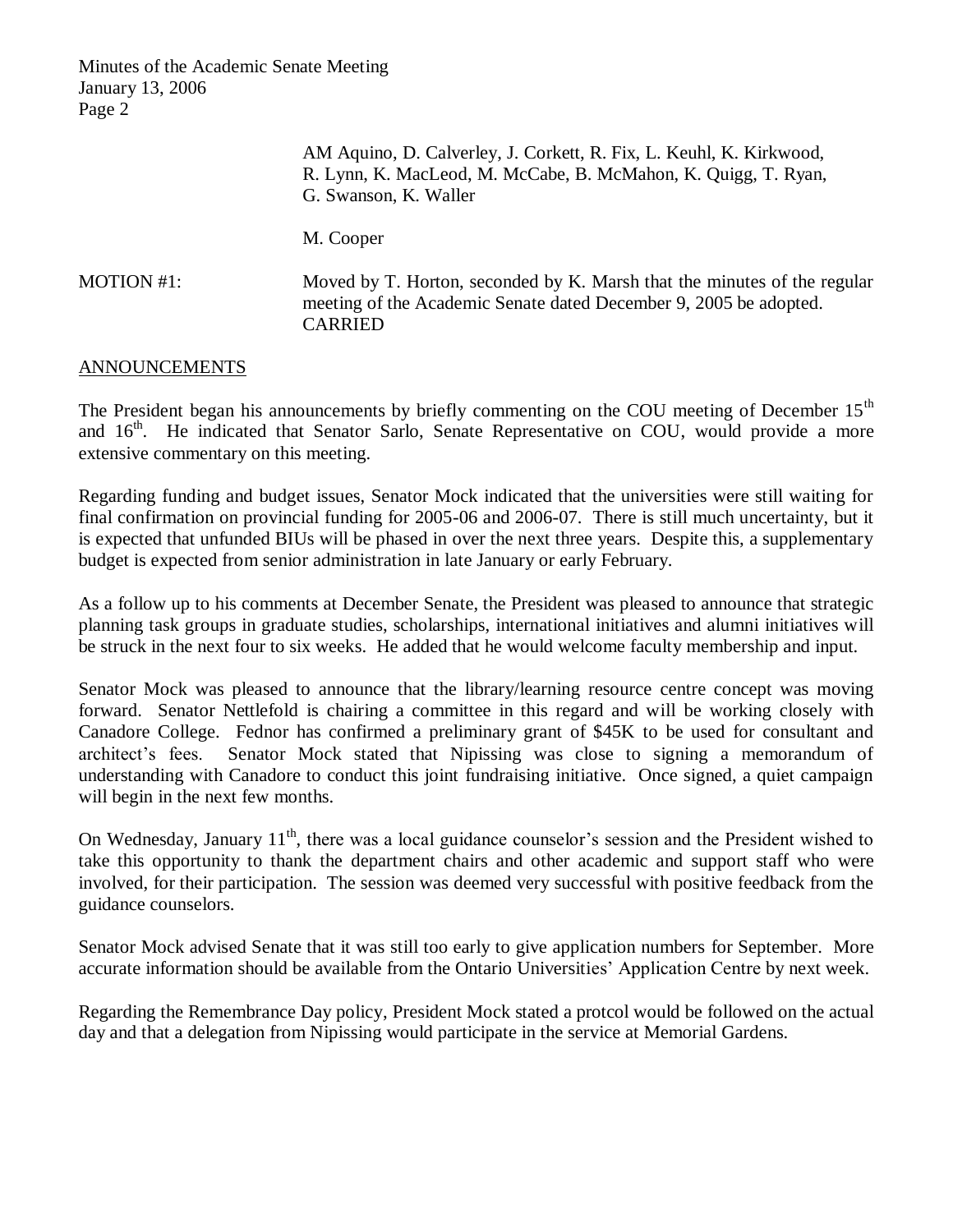Senators were reminded that the deadline for nominations for the Dave Marshall Leadership Awards is February  $16<sup>th</sup>$  and he requested that senators remind their classes. The ceremony will be held on Monday, March  $20<sup>th</sup>$ , 2006.

The President concluded his announcements were summed up by stating that there would be a mid-winter barbecue at the Wall, after Senate, on February 3<sup>rd</sup>.

Senator Chase, the Vice-President Academic and Research (interim) was please to announce that the Academic Master Plan (AMP) website was launched earlier in the week. He reminded senators that the templates are included and encouraged all users to make use of the discussion forum. On the research front, Senator Chase informed Senate that the notice of intent for CFI funding for a science wing was accepted; the final application is due February  $13<sup>th</sup>$  and will include a full description on the infrastructure project and financial information. The Vice-President finance, the architect and the involved faculty will be working closely on the building plans and the budget.

The Vice-President also indicated that a SSHRC grant in the form of aid to small universities was received. This \$84K grant is for three years with \$24K earmarked for this year. Five applications have been received for this year's allotment and Senator Chase stated a committee has been struck to allocate these funds.

Senator Chase was pleased to report that two letters of intent were submitted to the Forestry Futures Trust and both were accepted. One submission is for a project partnering with Lakehead University and several private companies and the second is a primary initiative in partnership with the Ministry of Natural Resources in North Bay and Bracebridge. Both initiatives support forestry research.

The Dean of Education reported that he had met with Wilfrid Laurier University concerning the concurrent education program at the Brantford campus. They have indicated to Nipissing that they wish to amend the joint agreement to make the concurrent education program at Brantford a 5-year program.

Senator Marsh from the Nipissing University Student Union wished all senators a Happy New Year. He was delighted to report that on Monday, January 16<sup>th</sup>, there will be all candidate's debate in F213. The focus will be on postsecondary issues. He also stated that NUSU was focusing on voter awareness initiatives on campus. Senator Marsh also announced that NUSU nominations were now open and close on Friday, January  $20^{\text{th}}$ .

He was also pleased to announce that Jean-Marc Raymond was awarded an HIV/AIDS research placement in Botswana beginning in May. His main focus will be the impact of HIV/AIDS on the economy. The program is sponsored by World University Services Canada

The Executive Directory of Library Services reported that Senate Library Committee is fully involved with the development process of the new e-learning centre/library. He stressed that all senators are invited to contribute to this process. Comments or suggestions regarding this new facility may be sent directly to the consultant, as well as to the Director of Library Services.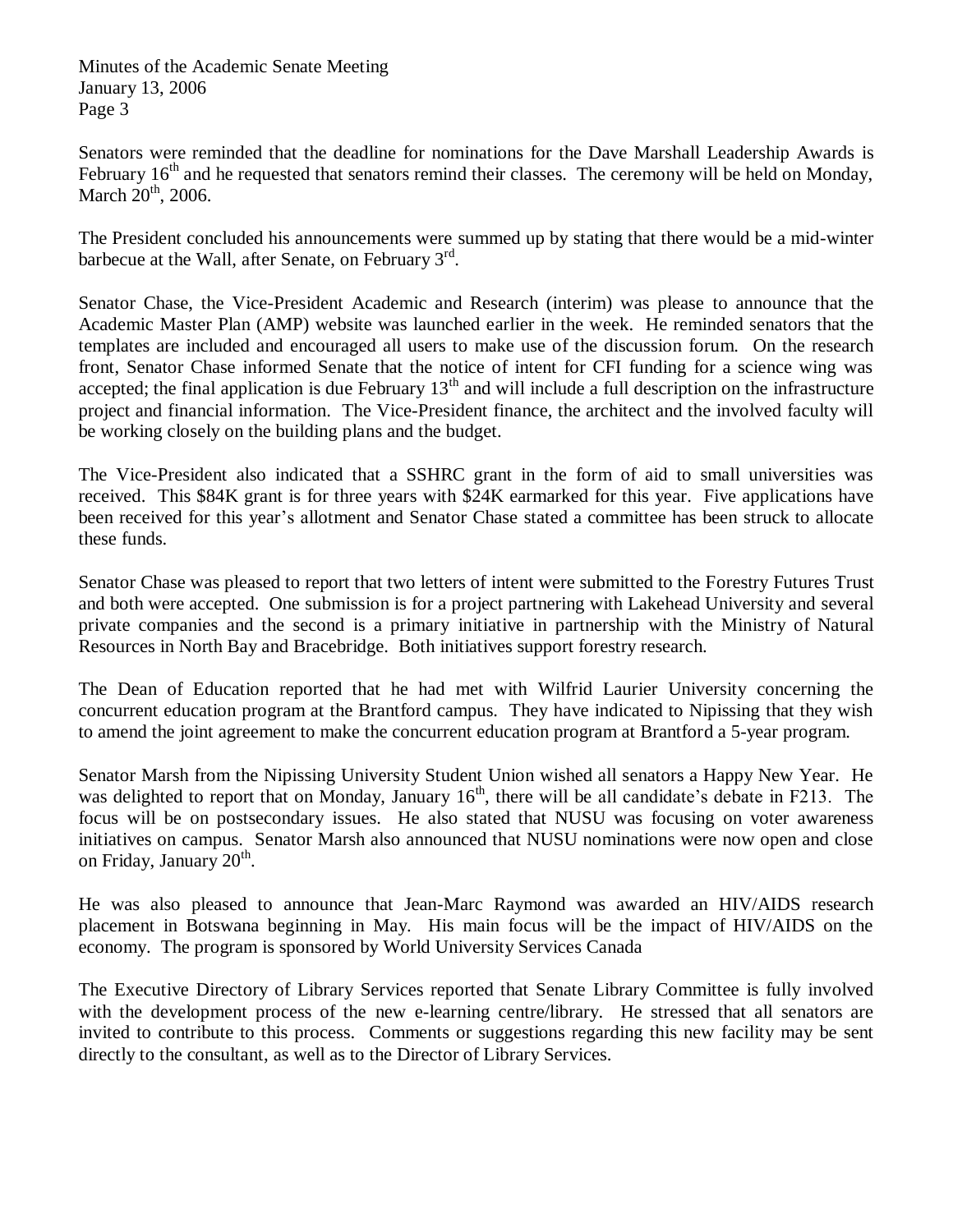Senator Nettlefold also announced that as a member of the Canadian Research Knowledge Network, Nipissing will soon have access to four new fulltext databases including the ARTstor digital library from the Mellon Foundation, the Economist Intelligence Unit country reports, the Alexander Street Press core collection and the Eighteenth Century Collection Online.

# REPORTS OF STANDING COMMITTEES

Executive Committee

MOTION #2: Moved by D. Mock, seconded by K. Marsh that the Report of the Senate Executive Committee dated January 5, 2006 be received. CARRIED

University Curriculum Committee

MOTION #3: Moved by T. Chase, seconded by D. Geden that the report of the University Curriculum Committee dated December 7, 2005 be received. CARRIED

MOTION #4: Moved by T. Chase, seconded by J. Barnett that the Senate document entitled "Senate Academic Regulations and Policies, September 2005" be amended to add the three-credit Optional Courses taken in the BEd year to the list of courses for credit toward an Advanced Bachelors Degree in Education (AdEd), as outlined in the attached document. CARRIED

- MOTION #5: Moved by T. Chase, seconded by G. Brown that Senate consider Motions 3 – 8 of the UCC Report dated December 7, 2005 as one omnibus motion. CARRIED
	- MOTION #3: That the Senate document entitled "Senate Academic Regulations and Policies, September 2005" be amended to change the prerequisites of the courses listed below as follows and as outlined in the attached document:

| RLCT 2056 Religion and Violence                      | <b>RLCT</b> 1025                        |
|------------------------------------------------------|-----------------------------------------|
| RLCT 3026/GEND 3026 Women and World<br>Religions I   | <b>RLCT</b> 1025 or GEND 1025           |
| RLCT 3035 20 <sup>th</sup> Century Religious Thought | RLCT 1025 or GEND 1025 or PHIL 1115     |
| RLCT 3116/GEND 3116 Women and                        | <b>RLCT</b> 1025 or GEND 1025           |
| <b>Western Religions</b>                             |                                         |
| RLCT 3117/GEND 3117 Gender and the                   | <b>RLCT 1025 or GEND 1025</b>           |
| <b>Bible</b>                                         |                                         |
| RLCT 3306 Holy Women: Mystics, Saints                | RLCT 1025 or GEND 1025 and 3 credits in |
| and Visionaries                                      | one of the following: RLCT/GEND 3116,   |
|                                                      | 3117, 3026, 3027                        |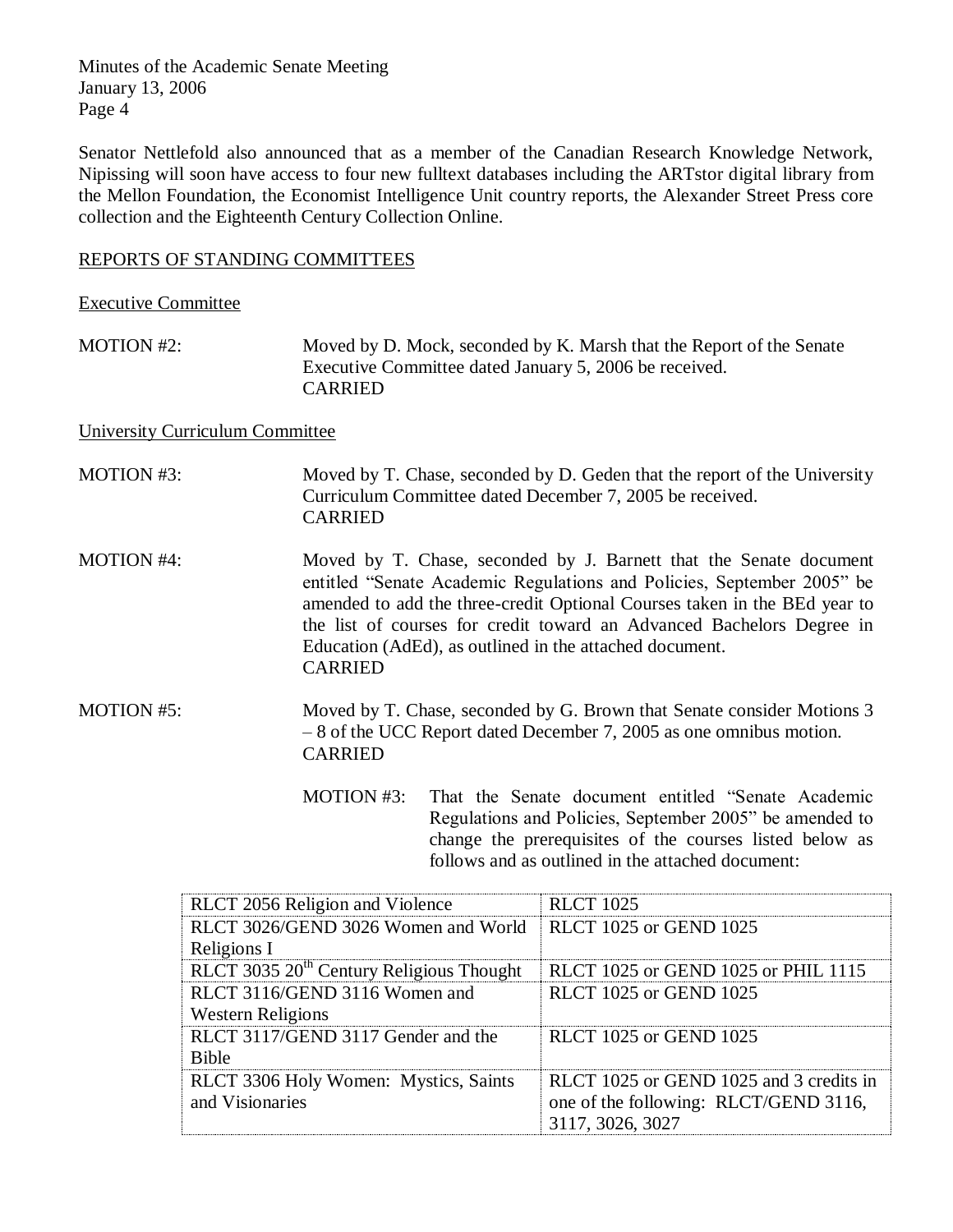MOTION #4: That the Senate document entitled "Senate Academic Regulations and Policies, September 2005" be amended to change the course description of RLCT 2017 as follows:

**Existing Version:** Attitudes about death and the afterlife vary greatly from culture to culture. The process of death can affect individuals as well as communities on personal, familial, social, religious, and cultural levels. This course will examine attitudes towards death, rituals for the disposal of the deceased, and beliefs about the afterlife from a variety of cultural contexts including Native traditions, Zoroastrianism, Christianity, Judaism, Islam, Hinduism, Jainism and Buddhism. The creation and ceremonial re-creation of community after the loss of one of its members will also be addressed.

**Amended Version:** Attitudes about death and the afterlife vary greatly from culture to culture. The process of death can affect individuals as well as communities on personal, familial, social, religious and cultural levels. This course will explore a variety of religious responses to death and dying, and notions of the afterlife and immortality, as they are expressed in religious, philosophical and literary texts. Some of the central ideas for this discussion will be: What is revealed in the human confrontation with death? What happens after death? What does life mean in the face of death? What are the religious/spiritual/ethical implications?

- MOTION #5: That the Senate document entitled "Senate Academic Regulations and Policies, September 2005" be amended to add RLCT 2036 History of Christian Thought I, a 36-hour course, to the Religions and Cultures program, as outlined in the attached document.
- MOTION #6: That the Senate document entitled "Senate Academic Regulations and Policies, September 2005" be amended to add RLCT 2037 History of Christian Thought II, a 36-hour course, to the Religions and Cultures program, as outlined in the attached document.
- MOTION #7: That the Senate document entitled "Senate Academic Regulations and Policies, September 2005" be amended to add RLCT 2125 Religious Themes in Literature, a 72-hour course, to the Religions and Cultures program, as outlined in the attached document.
- MOTION #8: That the Senate document entitled "Senate Academic Regulations and Policies, September 2005" be amended to add RLCT 2205 Sacred Cinema: Film and the Search for Meaning, a 72-hour course, to the Religions and Cultures program, as outlined in the attached document.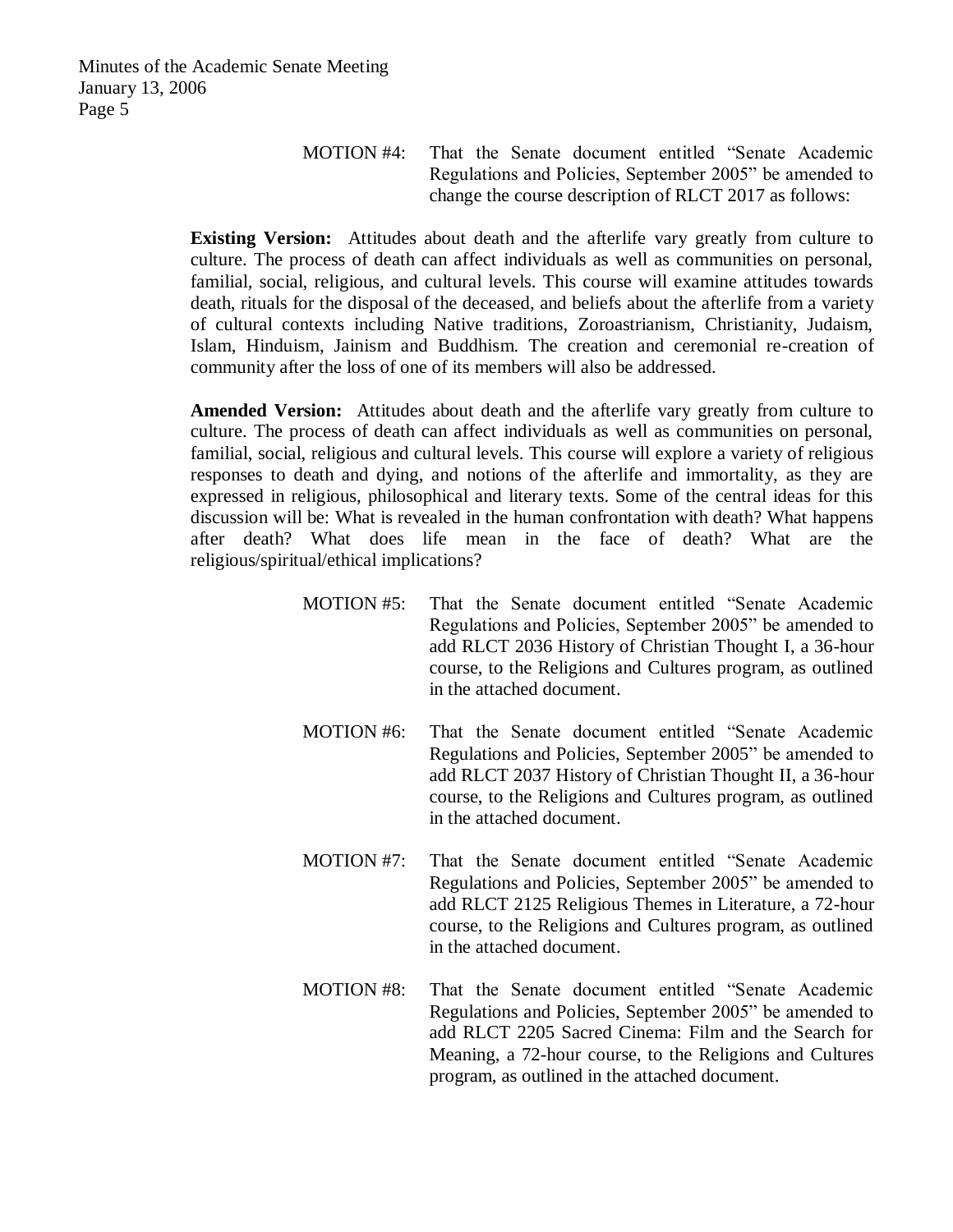MOTION #6: Moved by T. Chase, seconded by D. Franks that Senate approve Motions 3 – 8 of the UCC report dated December 7, 2005, as one omnibus motion. CARRIED MOTION #7: Moved by T. Chase, seconded by H. Rintoul that Senate consider Motions 9 – 19 of the UCC Report dated December 7, 2005 as one omnibus motion. CARRIED MOTION #9: That the Senate document entitled "Senate Academic Regulations and Policies, September 2005" be amended to add HIST 4625, Special Topics, a 6-credit course, to the History program, as outlined in the attached document. MOTION #10: That the Senate document entitled "Senate Academic Regulations and Policies, September 2005" be amended to add HIST 4805, War and Genocide in the Twentieth Century, a 6-credit course, to the History program, as outlined in the attached document. MOTION #11: That the Senate document entitled "Senate Academic Regulations and Policies, September 2005" be amended to add HIST 4815, The Third Reich, a 6-credit course, to the History program, as outlined in the attached document. MOTION #12: That the Senate document entitled "Senate Academic Regulations and Policies, September 2005" be amended to add HIST 4665, International History from the Origins of the Great War (1914-1918) to the Cold War, a 6-credit course, to the History program, as outlined in the attached document. MOTION #13: That the Senate document entitled "Senate Academic Regulations and Policies, September 2005" be amended to add HIST 4675, International History of the Cold War, a 6-credit course, to the History program, as outlined in the attached document. MOTION #14: That the Senate document entitled "Senate Academic Regulations and Policies, September 2005" be amended to add HIST 2615, War and Peace: the Making of the Modern International System, a 6-credit course, to the History program, as outlined in the attached document.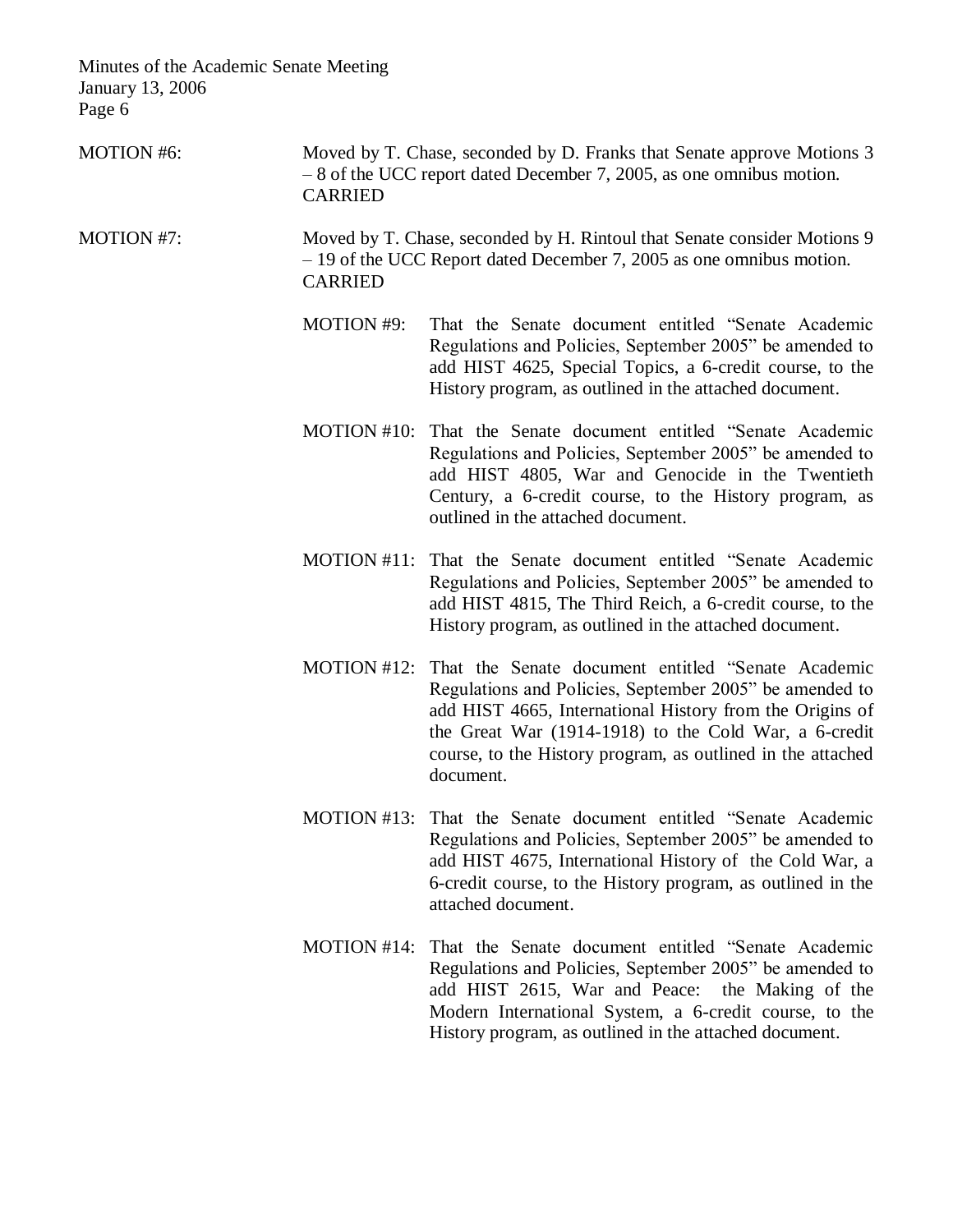- MOTION #15: That the Senate document entitled "Senate Academic Regulations and Policies, September 2005" be amended to add HIST 3376, Public History I: Museum and Community, a 3-credit course, to the History program, as outlined in the attached document.
- MOTION #16: That the Senate document entitled "Senate Academic Regulations and Policies, September 2005" be amended to delete HIST 4685, Russia and Ukraine in the  $20<sup>th</sup>$  Century. a 6-credit course, from the History program, as outlined in the attached document.
- MOTION #17: That the Senate document entitled "Senate Academic Regulations and Policies, September 2005" be amended to modify History 2606 Modern Germany, a second-year course to History 3605 Modern Germany, a third-year 6 credit course, in the History program, as outlined in the attached document.
- MOTION #18: That the Senate document entitled "Senate Academic Regulations and Policies, September 2005" be amended to modify History 3356 History of Women in Canada, a 3 credit course to HIST 3355 History of Women in Canada, a 6-credit course, in the History program, as outlined in the attached document.
- MOTION #19: That the Senate document entitled "Senate Academic Regulations and Policies, September 2005" be amended to eliminate the Honours Single Major in History with a North American Stream with the assurance that current students wishing to complete their designation be accommodated.

| <b>MOTION #8:</b> | Moved by T. Chase, seconded by W. Blair that Senate approve Motions $9 -$<br>19 of the UCC report dated December 7, 2005, as one omnibus motion.<br><b>CARRIED</b>                                                                                                                            |
|-------------------|-----------------------------------------------------------------------------------------------------------------------------------------------------------------------------------------------------------------------------------------------------------------------------------------------|
| MOTION #9:        | Moved by T. Chase, seconded by E. Matson that the Senate document<br>entitled "Senate Academic Regulations and Policies, September 2005" be<br>amended to add GEOG 4237 Urban Health, a 3-credit course, to the<br>Geography program, as outlined in the attached document.<br><b>CARRIED</b> |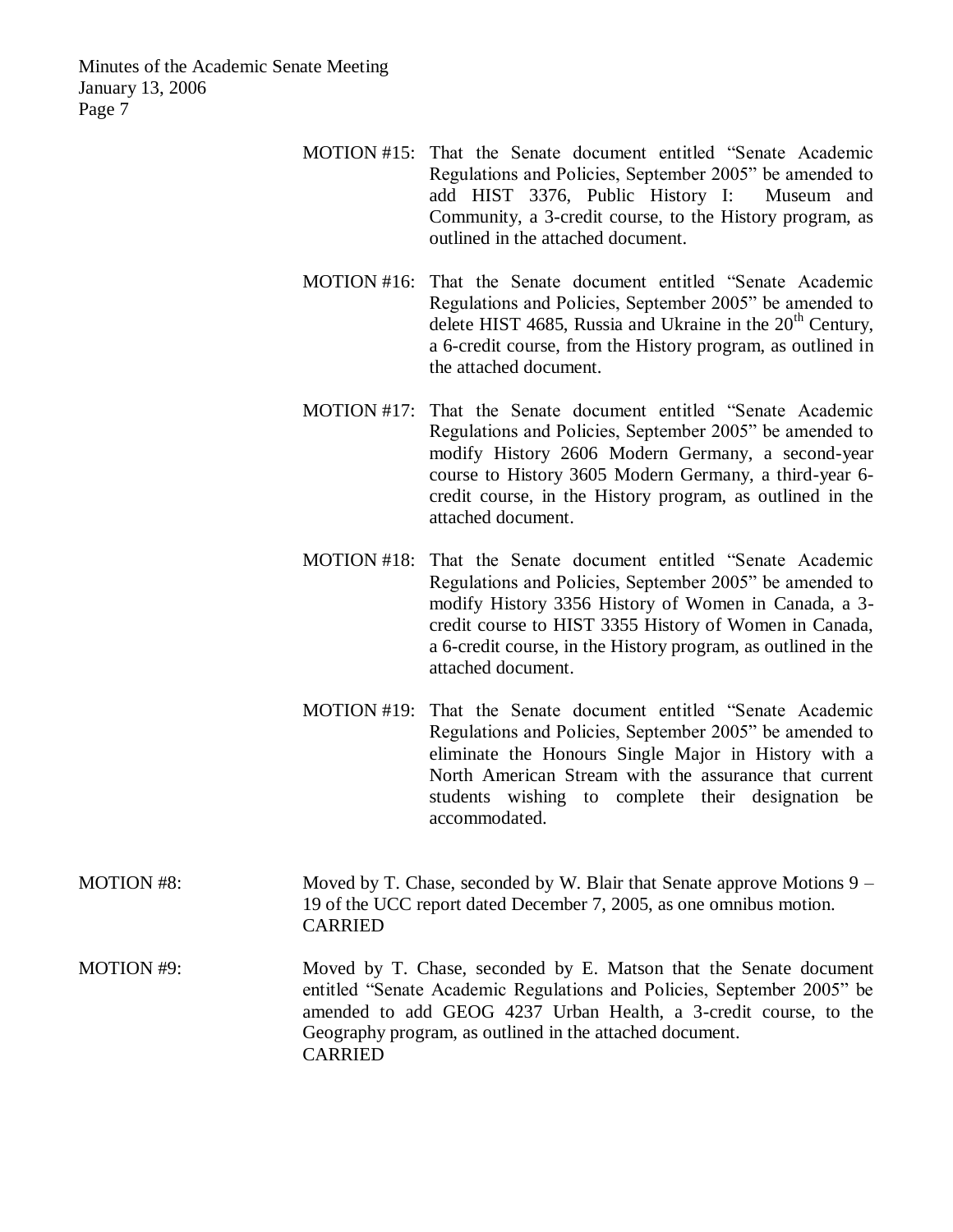MOTION #10: Moved by T. Chase, seconded by D. Gosse that Senate consider Motions 21 – 26 of the UCC Report dated December 7, 2005 as one omnibus motion. CARRIED

> MOTION #21: That the Senate document entitled "Senate Academic Regulations and Policies, September 2005" be amended to change the major requirements in English Studies as follows and as outlined in the attached document:

**Existing Requirement for "British" for Honours Bachelor of Arts in English:** 18 credits of designated "British Literature" courses, excluding ENGL2005 and all Group II courses.

**Amended Version:** That ENGL2005: British Literature from the Medieval to the Modern be added as a designated "British" course, and that some courses in Group II may, from year to year, be designated as British.

MOTION #22: That the Senate document entitled "Senate Academic Regulations and Policies, September 2005" be amended to change the major requirements in English Studies at the fourth year level as follows and as outlined in the attached document:

**Existing Requirement for Honours Bachelor of Arts in English:** ENGL Honours Seminars (6 credits), ENGL Theory Seminars (6 credits) **Amended Version:** ENGL Honours Seminars (12 credits)

- MOTION #23: That the Senate document entitled "Senate Academic Regulations and Policies, September 2005" be amended to delete the following courses, as outlined in the attached document:
- ENGL 4605 History and Theory of Literary Criticism
- ENGL 4606 Studies in Literary Theory and Criticism I
- ENGL 4607 Studies in Literary Theory and Criticism II
- ENGL 4616 Studies in Literary Theory and Criticism III
- ENGL 4617 Studies in Literary Theory and Criticism IV
- ENGL 4626 Studies in Literary Theory and Criticism V
- ENGL 4627 Studies in Literary Theory and Criticism VI
- ENGL 4636 Studies in Literary Theory and Criticism VII
- ENGL 4637 Studies in Literary Theory and Criticism VIII
- MOTION #24: That the Senate document entitled "Senate Academic Regulations and Policies, September 2005" be amended to add the following 3-credit courses to the grouping in the English Studies program and as outlined in the attached document: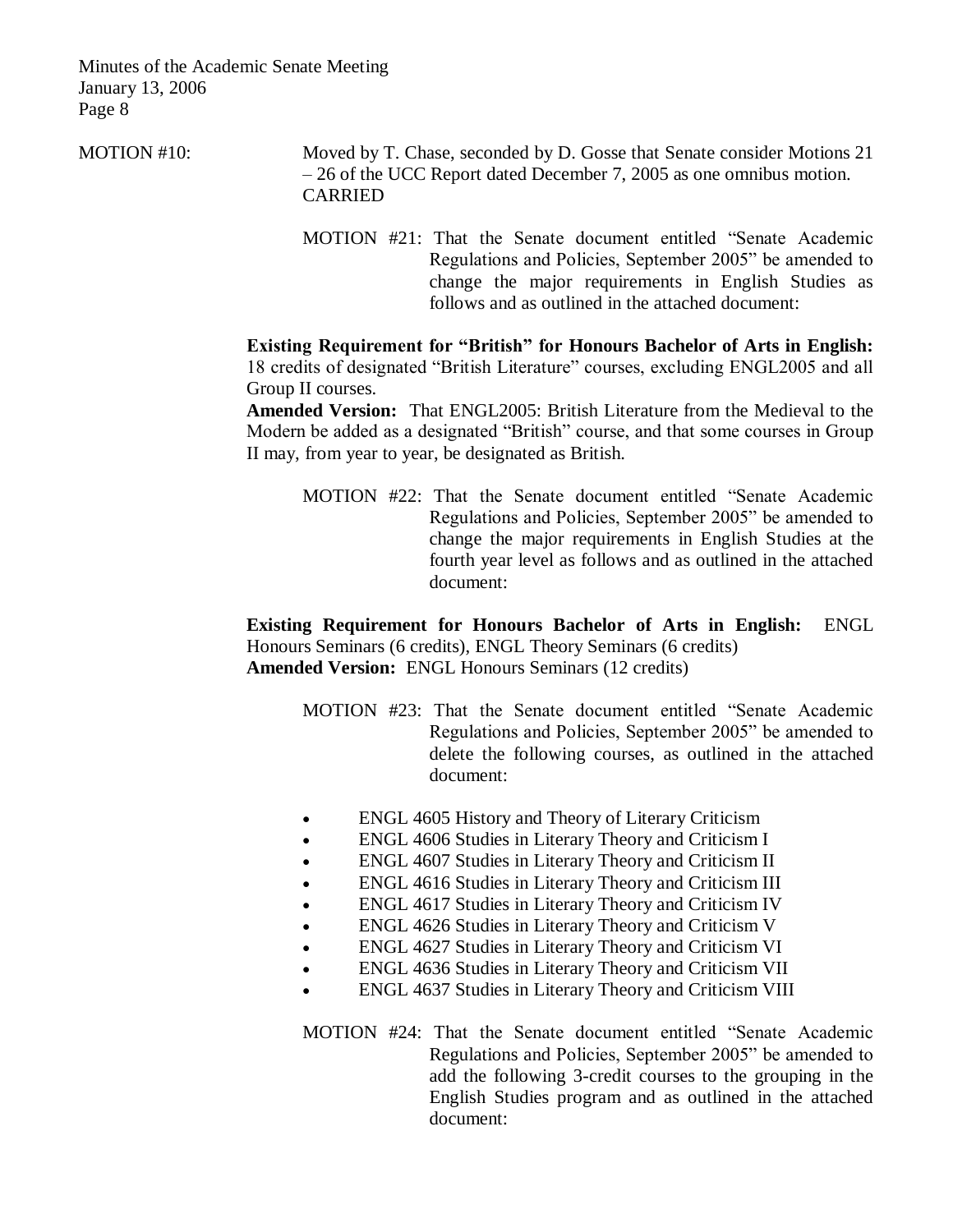#### **Group I**

ENGL-4506 Honours Seminar: Advanced Studies in Early Modern Literature\*

ENGL-4507 Honours Seminar Advanced Studies in Eighteenth-Century Literature\*

ENGL-4516 Honours Seminar: Advanced Studies in Nineteenth-Century Literature\*

ENGL-4517 Honours Seminar Advanced Studies in Twentieth-Century Literature\*

#### **Group II**

ENGL-4526 Honours Seminar: Advanced Studies in Postcolonial Literature ENGL-4527 Honours Seminar: Advanced Studies in Genre ENGL-4536 Honours Seminar: Advanced Cultural Studies ENGL 4537 Honours Seminar: Advanced Studies in North American **Literatures** 

#### **Group III**

ENGL-4546 Honours Seminar: Language and Rhetoric

## **No grouping**

ENGL-4547 Honours Seminar\*\* ENGL-4556 Honours Seminar\*\* ENGL-4557 Honours Seminar\*\*

\*Designated British courses \*\*Grouping and British designation depends on topics; decided on a yearly basis

- MOTION #25: That the Senate document entitled "Senate Academic Regulations and Policies, September 2005" be amended to add ENGL 2035 Literary Theory and Critical Practice, a 6 credit course, to the English Studies program, as outlined in the attached document.
- MOTION #26: That the Senate document entitled "Senate Academic Regulations and Policies, September 2005" be amended to modify ENGL 2605 Cultural Studies from a 3 hours lecture and discussion per week to 4 hours lecture and discussion per week, in the English Studies program, as outlined in the attached document.
- MOTION #11: Moved by T. Chase, seconded by D. Geden that Senate approve Motions 21 – 26 of the UCC report dated December 7, 2005, as one omnibus motion. CARRIED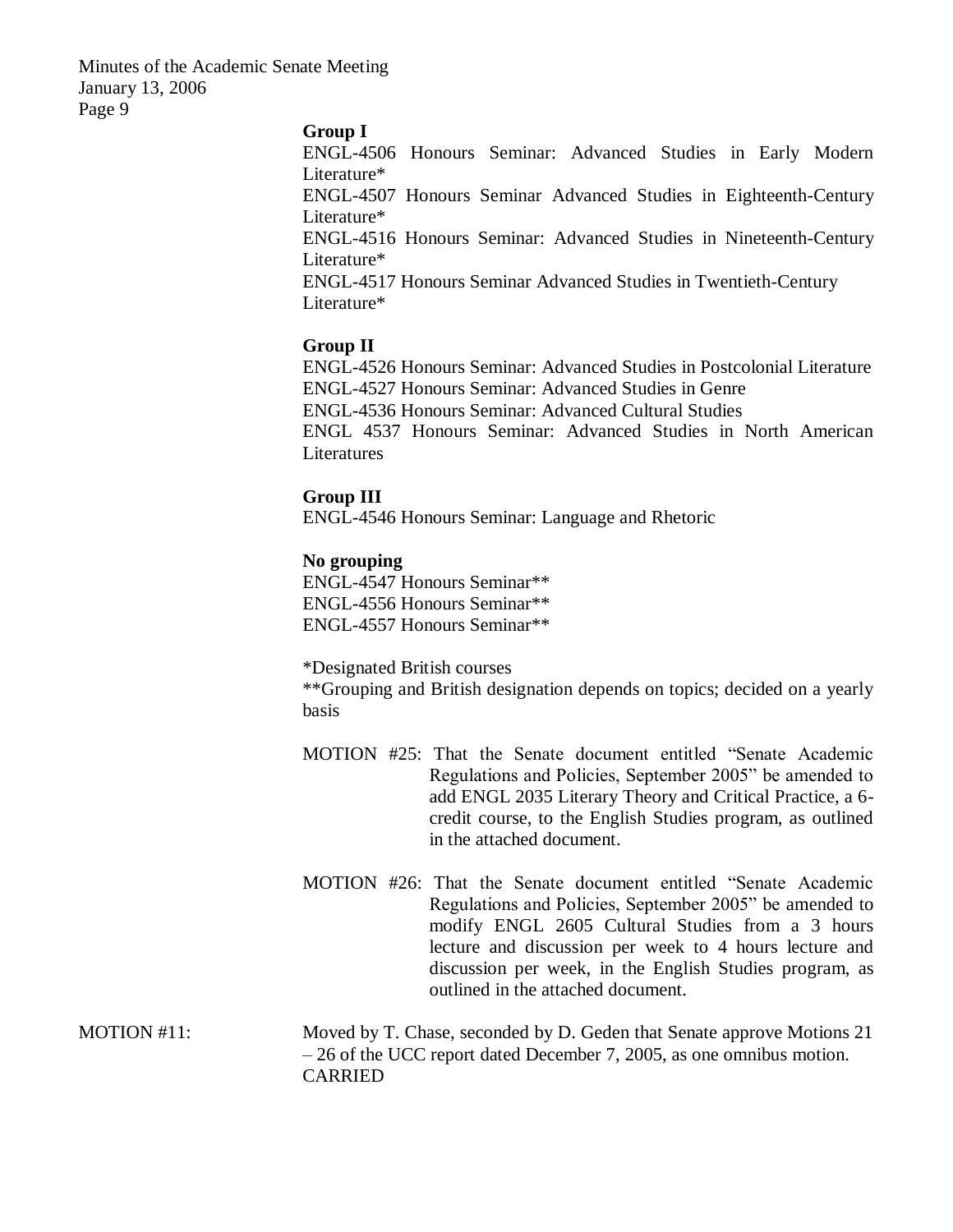- MOTION #12: Moved by T. Chase, seconded by G. Brown that the Senate document entitled "Senate Academic Regulations and Policies, September 2005" be amended to add SOCI 3306 The Sociology of Collective Behaviour, a 3 credit course, to the Sociology program, as outlined in the attached document. CARRIED
- MOTION #13: Moved by T. Chase, seconded by W. Borody that Senate consider Motions 28 – 33 of the UCC Report dated December 7, 2005 as one omnibus motion. CARRIED
	- MOTION #28: That the Senate document entitled "Senate Academic Regulations and Policies, September 2005" be amended to add CRJS 3206 Canadian Criminal Law and the Criminal Code, a 3-credit course, to the Criminal Justice program, as outlined in the attached document.
	- MOTION #29: That the Senate document entitled "Senate Academic Regulations and Policies, September 2005" be amended to add CRJS 2216 Civil Law and Civil Procedure, a 3-credit course, to the Criminal Justice program, as outlined in the attached document.
	- MOTION #30: That the Senate document entitled "Senate Academic Regulations and Policies, September 2005" be amended to add CRJS 3206 Canadian Criminal Law and the Criminal Code as a prerequisite to CRJS 3306 Legal Rights and Criminal Proceedings, as outlined in the attached document.
	- MOTION #31: That the Senate document entitled "Senate Academic Regulations and Policies, September 2005" be amended to add CRJS 3206 Canadian Criminal Law and the Criminal Code to the core requirements for students in all streams of the Criminal Justice program, and this addition will reduce the number of electives by three credits, as outlined in the attached document.
	- MOTION #32: That the Senate document entitled "Senate Academic Regulations and Policies, September 2005" be amended to include CRJS 2106 Psychology and the Law, CRJS 3936 Youth in Conflict with the Law, CRJS 4346 Field Placement, and SOCI 3306 The Sociology of Collective Behaviour in the Criminology stream, as outlined in the attached document.
	- MOTION #33: That the Senate document entitled "Senate Academic Regulations and Policies, September 2005" be amended to cross-list SOCI 3306 The Sociology of Collective Behaviour with the Criminal Justice program, as outlined in the attached document.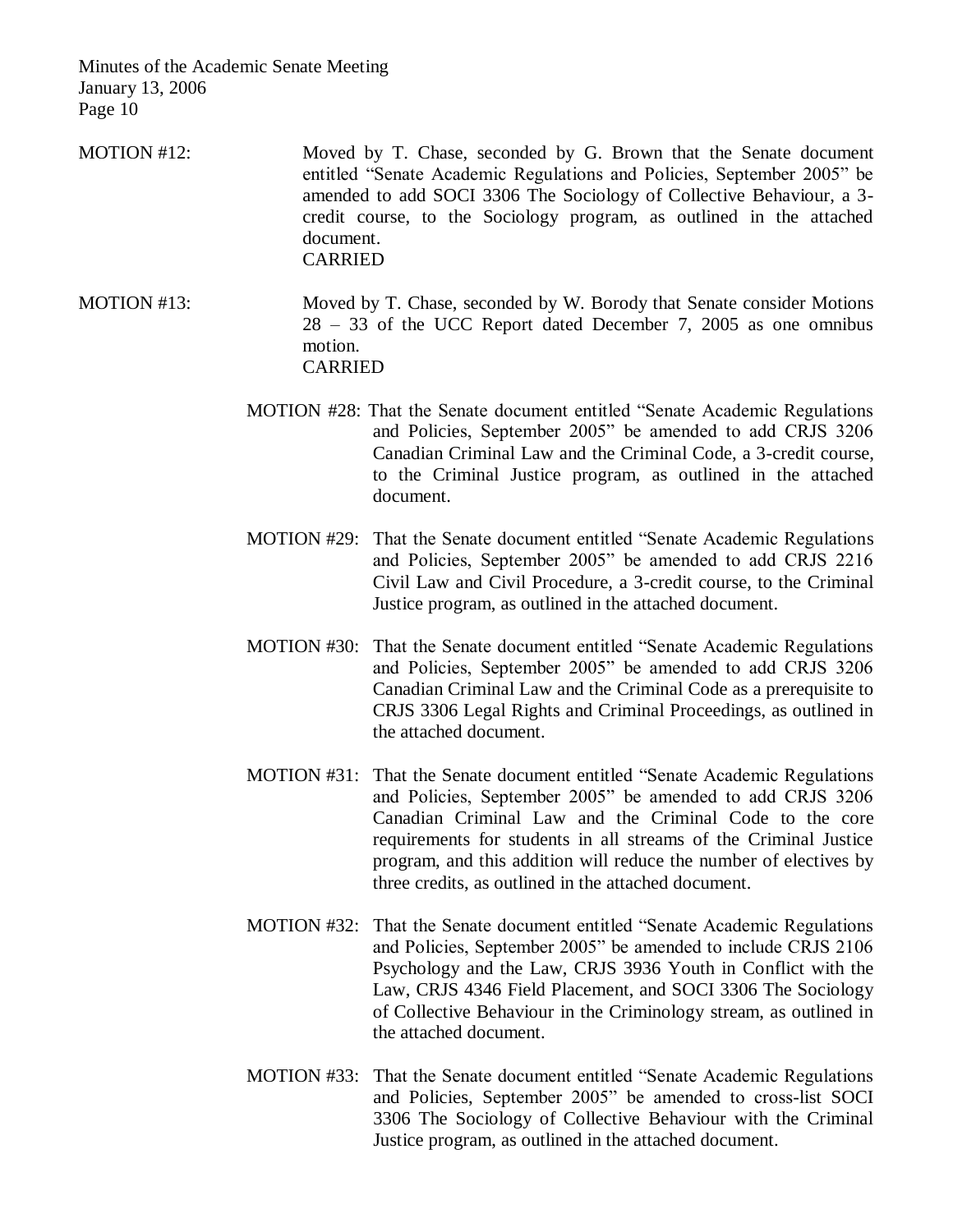- MOTION #14: Moved by T. Chase, seconded by W. Borody that Senate approve Motions 28 – 33 of the UCC report dated December 7, 2005, as one omnibus motion. CARRIED
- MOTION #15: Moved by T. Chase, seconded by B. Olmsted that Senate consider Motions 34 – 36 of the UCC Report dated December 7, 2005 as one omnibus motion. CARRIED
	- MOTION #34: That the Senate document entitled "Senate Academic Regulations and Policies, September 2005" be amended to add ANTR 2007 Communities and Cultures in Contemporary Canada, a 3-credit course, as outlined in the attached document.
	- MOTION #35: That the Senate document entitled "Senate Academic Regulations and Policies, September 2005" be amended to add ANTR 3976 Anthropology Field Camp, a 3-credit course, as outlined in the attached document.
	- MOTION #36: That the Senate document entitled "Senate Academic Regulations and Policies, September 2005" be amended to add ANTR 2006 Cultural Anthropology, a 3-credit course, as outlined in the attached document.
- MOTION #16: Moved by T. Chase, seconded by D. Franks that Senate approve Motions 34 – 36 of the UCC report dated December 7, 2005, as one omnibus motion. CARRIED
- MOTION #17: Moved by T. Chase, seconded by W. Borody that the Senate document entitled "Senate Academic Regulations and Policies, September 2005" be amended to add CLAS 3206 Gender and Sexuality in Greece and Rome, a 3-credit course, to the Classical Studies program, as outlined in the attached document. CARRIED
- MOTION #18: Moved by T. Chase, seconded by M. Tuncali that the Senate document entitled "Senate Academic Regulations and Policies, September 2005" be amended to add CLAS 3207 Slavery in the Roman World, a 3-credit course, to the Classical Studies program, as outlined in the attached document. CARRIED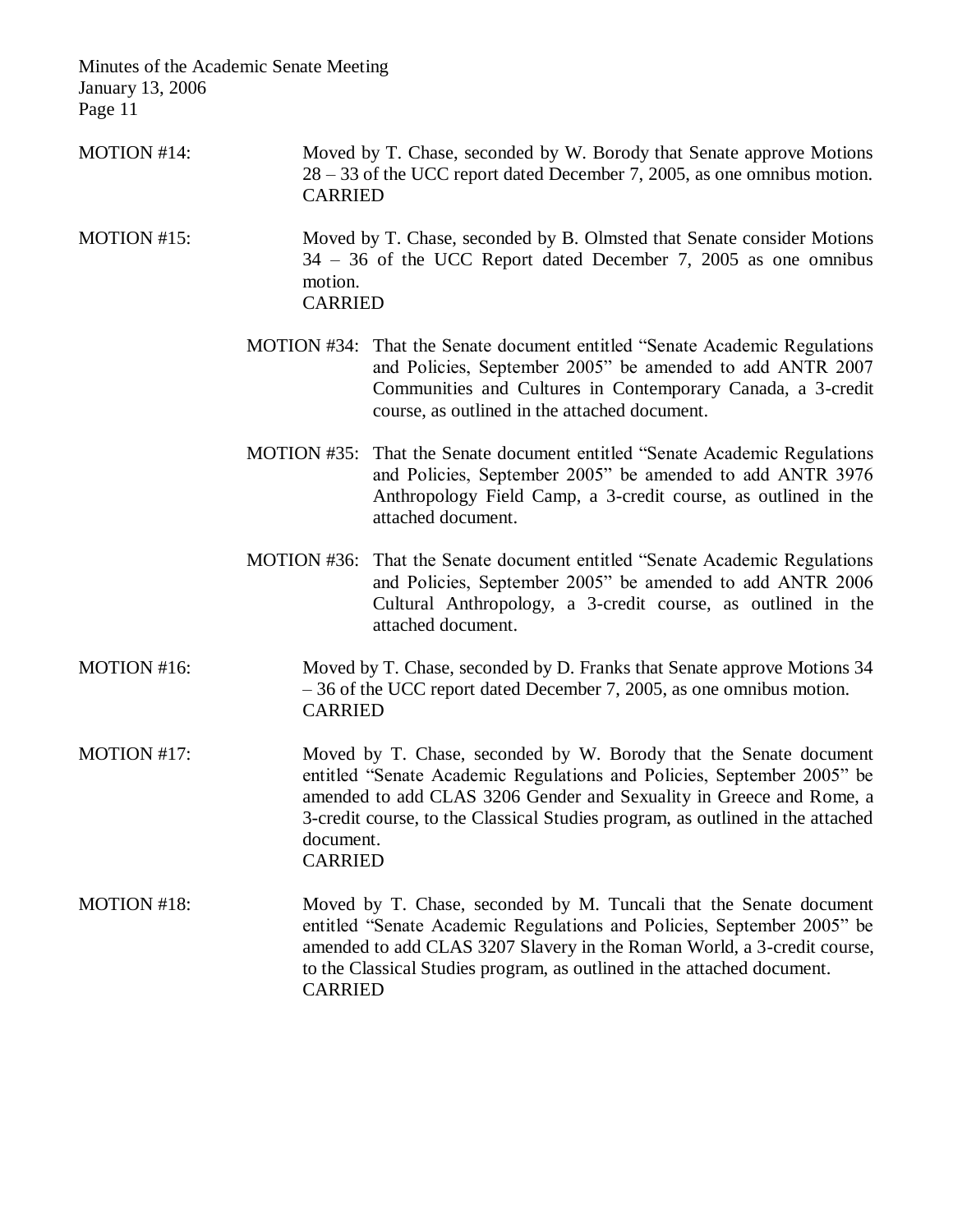# Academic Planning Committee

| MOTION #19: | Moved by T. Chase, seconded by D. Gosse that the Report of the Academic<br>Planning Committee dated December 20, 2005 be received.<br><b>CARRIED</b>              |                                                                                                                                                                                                                                                                                              |  |
|-------------|-------------------------------------------------------------------------------------------------------------------------------------------------------------------|----------------------------------------------------------------------------------------------------------------------------------------------------------------------------------------------------------------------------------------------------------------------------------------------|--|
| MOTION #20: | Moved by T. Chase, seconded by W. Blair that Senate consider Motions 2 -<br>12 of the APC Report dated December 20, 2005 as one omnibus motion.<br><b>CARRIED</b> |                                                                                                                                                                                                                                                                                              |  |
|             | <b>MOTION #2:</b>                                                                                                                                                 | That Senate approve the addition of a tenure-track position<br>in Nursing, effective July 1, 2006.                                                                                                                                                                                           |  |
|             | <b>MOTION #3:</b>                                                                                                                                                 | That Senate approve the addition of a tenure-track position<br>in the MEd program, effective July 1, 2006.                                                                                                                                                                                   |  |
|             | <b>MOTION #4:</b>                                                                                                                                                 | That Senate approve the conversion of the limited-term<br>position in Mathematics, to tenure-track, effective July 1,<br>2006.                                                                                                                                                               |  |
|             | <b>MOTION #5:</b>                                                                                                                                                 | That Senate approve the addition of a joint tenure-track<br>position in Geography/History (an institutional research<br>Chair), effective July 1, 2006, with the understanding that<br>the filling of this position is contingent upon a successful<br>Tier 2 CRC nomination in Mathematics. |  |
|             | <b>MOTION #6:</b>                                                                                                                                                 | That Senate approve the conversion of the current limited-<br>term position in Child and Family Studies (Muskoka) to<br>tenure-track, effective July 1, 2006.                                                                                                                                |  |
|             | MOTION #7:                                                                                                                                                        | That Senate approve the continuation of the tenure-track<br>position in Classical Studies, effective July 1, 2006.                                                                                                                                                                           |  |
|             | <b>MOTION #8:</b>                                                                                                                                                 | That Senate approve the continuation of the tenure-track<br>position of Director of Nursing, effective July 1, 2006.                                                                                                                                                                         |  |
|             | <b>MOTION #9:</b>                                                                                                                                                 | That Senate approve the conversion of the current limited-<br>term Science position in the Consecutive BEd program to<br>tenure-track, effective July 1, 2006.                                                                                                                               |  |
|             | MOTION #10:                                                                                                                                                       | That Senate approve the continuation of the tenure-track<br>position in Art Education, effective July 1, 2006.                                                                                                                                                                               |  |
|             |                                                                                                                                                                   | MOTION #11: That Senate approve the continuation of the tenure-track<br>position in Science Education, effective July 1, 2006.                                                                                                                                                               |  |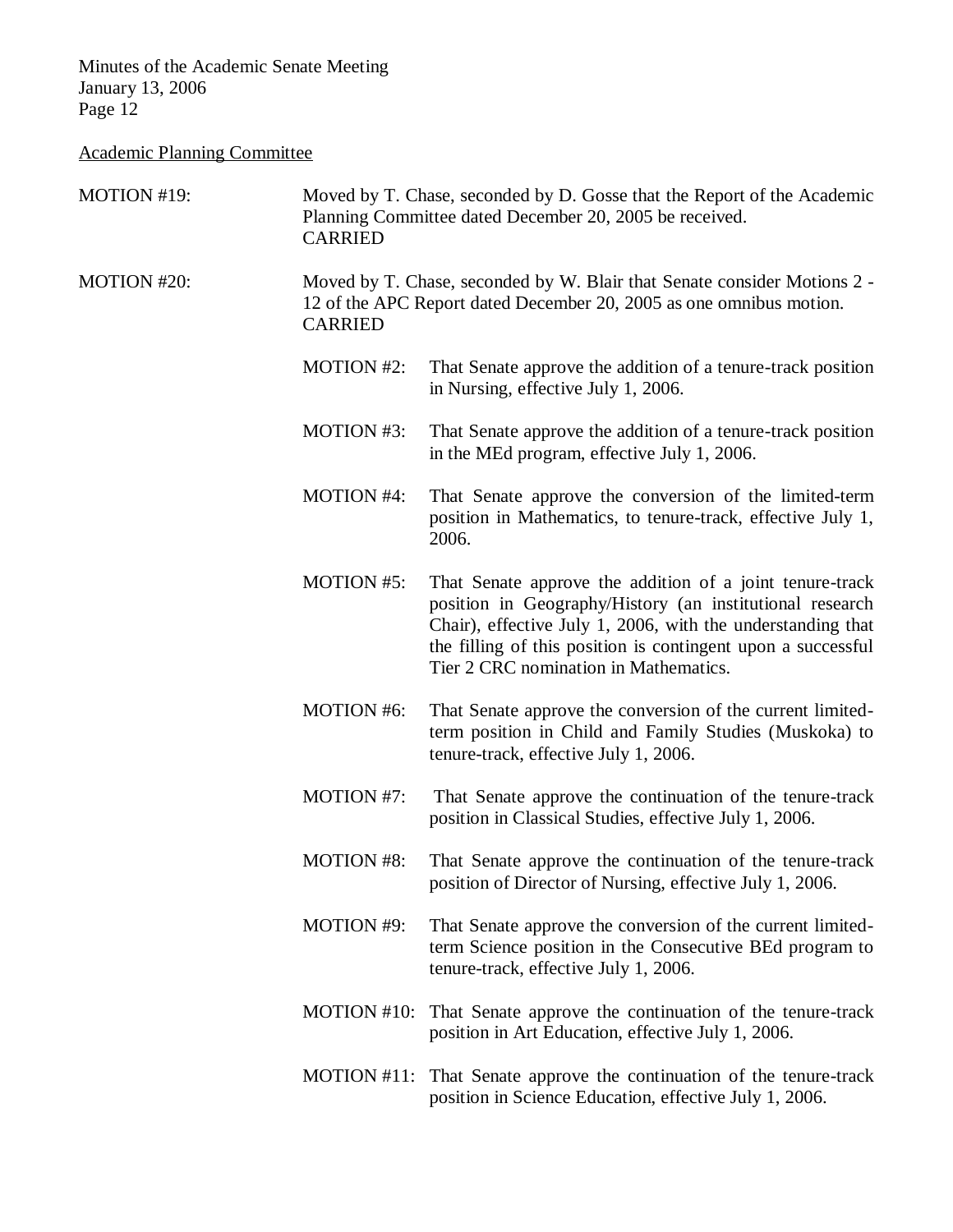MOTION #12: That Senate approve the continuation of the tenure-track position in Music Education, effective July 1, 2006.

MOTION #21: Moved by T. Chase, seconded by J. McIntosh that Senate approve Motions 2 – 12 of the APC report dated December 20, 2005, as one omnibus motion. CARRIED

#### Honorary Degrees Committee

# MOTION #22 Moved by R. Common, seconded by T. Chase that Senate move into an incamera session. CARRIED

MOTION #23: Moved by D. Mock, seconded by H. Rintoul that Senate move out of the incamera session. CARRIED

Admissions, Promotions and Petitions Committee

- MOTION #24: Moved by A. Sparkes, seconded by K. Marsh that the Admissions, Promotions and Petitions Committee Report dated December 12, 2005 be received. CARRIED
- MOTION #25: Moved by A. Sparkes, seconded by K. Marsh that Senate grant degrees to those students listed in Appendix A. CARRIED

MOTION #26: Moved by A. Sparkes, seconded by A. Le Sage that the Admission policy for CEGEP applicants be modified as follows:

> Admission to Nipissing undergraduate studies from CEGEP requires a minimum of one year of study at CEGEP (12 academic semester courses) including program specific pre-requisites. The admission average is calculated on all completed courses (excluding Phys. Ed). A minimum average of 60% is required for admission consideration but does not guarantee admission. Established admission cut-off averages for full-time study would apply.

> Applicants with more than one year of study (more than 12 courses) will be considered for admission with advanced standing for courses completed beyond the initial 12 courses, to a maximum of 15 credits. Applicants who present the completed DEC are considered for admission with a maximum of 30 credits of advanced standing. Failed grades will be taken into consideration in the evaluation of the application. CARRIED